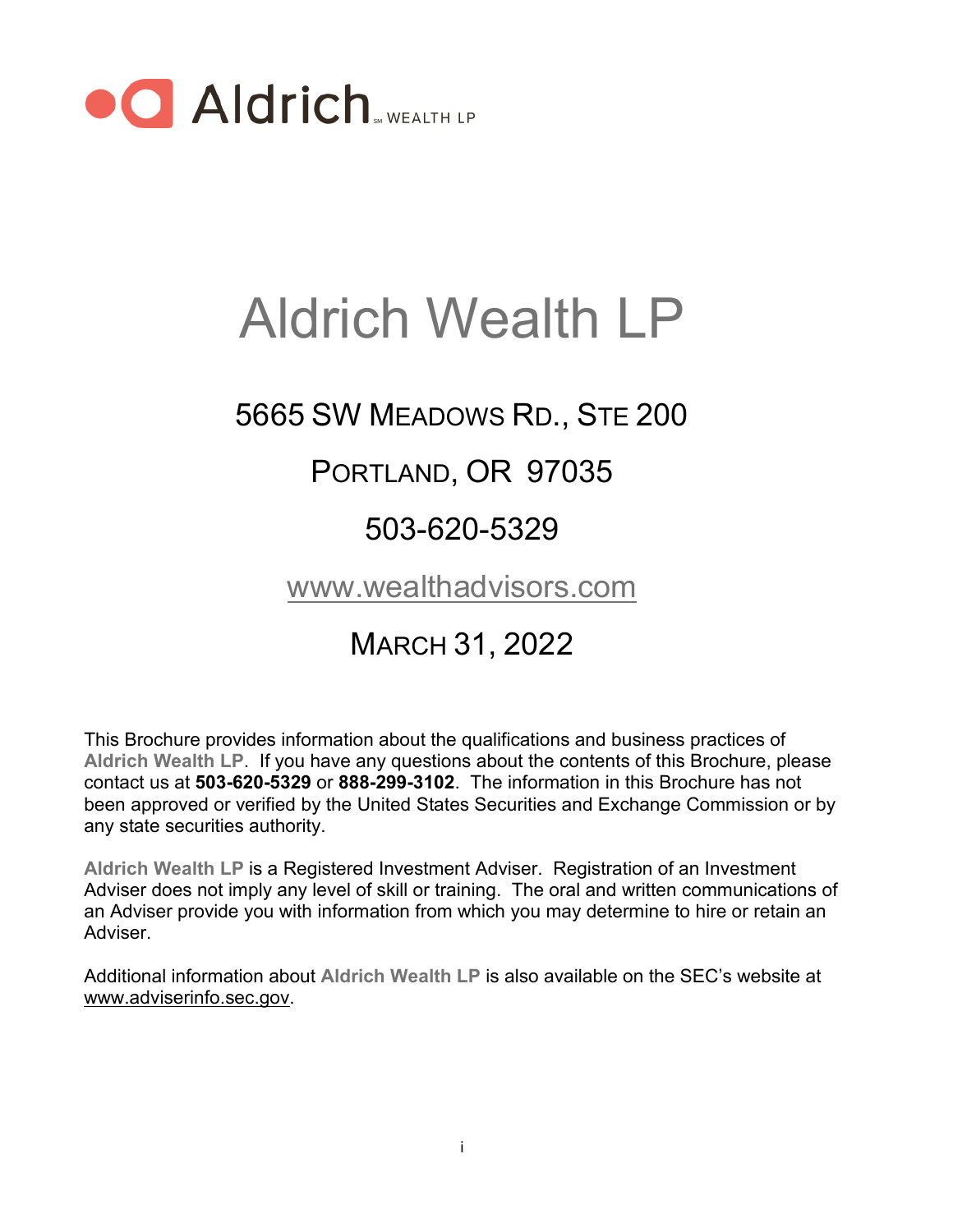<span id="page-1-0"></span>**Item 2 – Material Changes**

Since our last annual update to our Brochure on March 24, 2021, we have made the following material changes:

Item 10: Updated disclosures about affiliated entities.

New Brochures will be provided as necessary based on changes or new information, at any time during the year, without charge.

Currently, our Brochure may be requested by contacting Karen E. Price, Director of Operations at 503-620-5329 or kprice@wealthadvisors.com. Our Brochure is also available on our web site www.wealthadvisors.com, also free of charge.

Additional information about Aldrich Wealth LP is available via the SEC's web site [www.adviserinfo.sec.gov.](http://www.adviserinfo.sec.gov/) The SEC's web site provides information about any persons affiliated with Aldrich Wealth LP who are registered, or are required to be registered, as investment adviser representatives of Aldrich Wealth LP.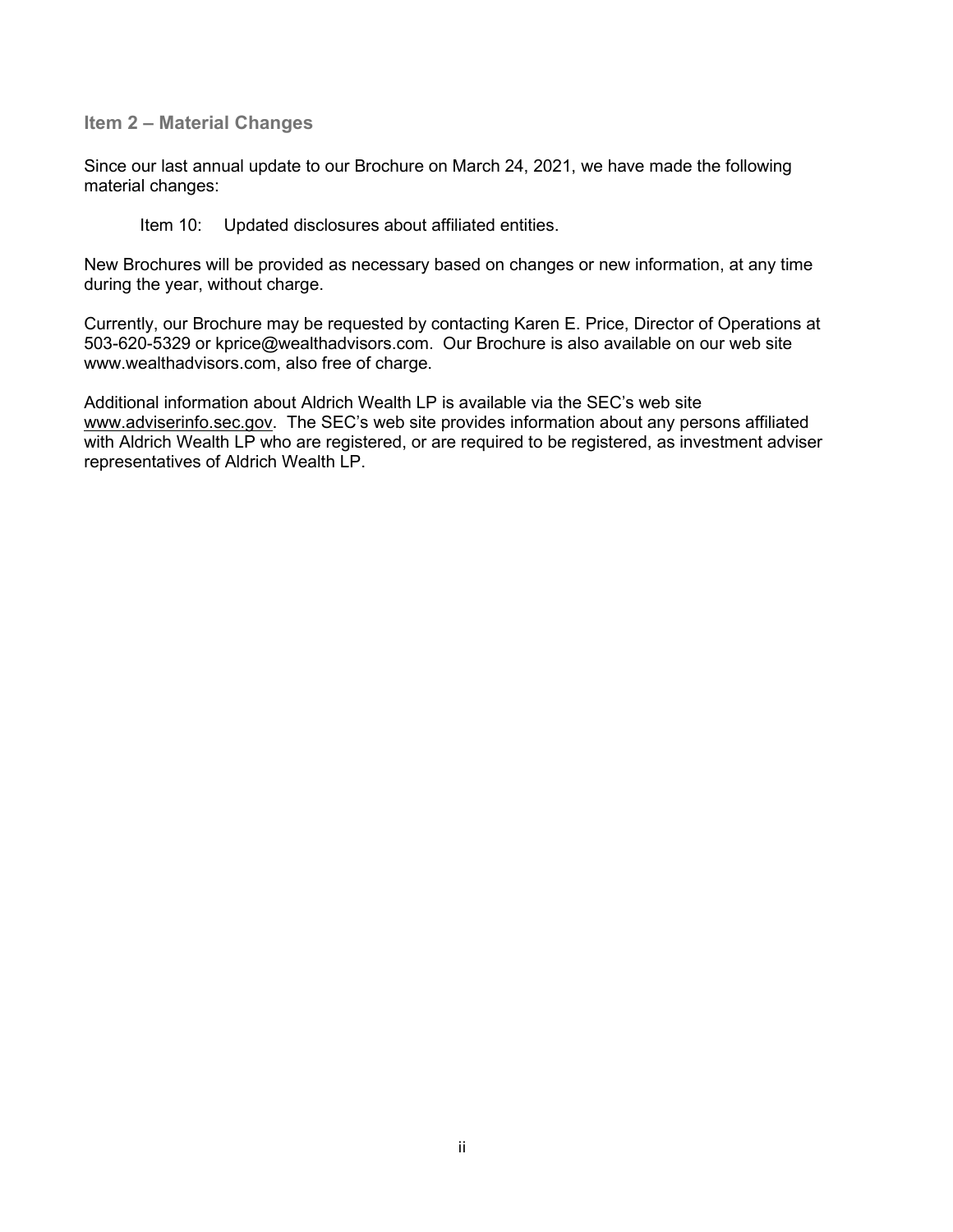#### <span id="page-2-0"></span>Item 3 - Table of Contents

| Item 6 - Performance-Based Fees and Side-By-Side Management 6        |  |
|----------------------------------------------------------------------|--|
|                                                                      |  |
| Item 8 – Methods of Analysis, Investment Strategies and Risk of Loss |  |
|                                                                      |  |
|                                                                      |  |
|                                                                      |  |
|                                                                      |  |
|                                                                      |  |
|                                                                      |  |
|                                                                      |  |
|                                                                      |  |
|                                                                      |  |
|                                                                      |  |
| <b>Brochure Supplement(s)</b>                                        |  |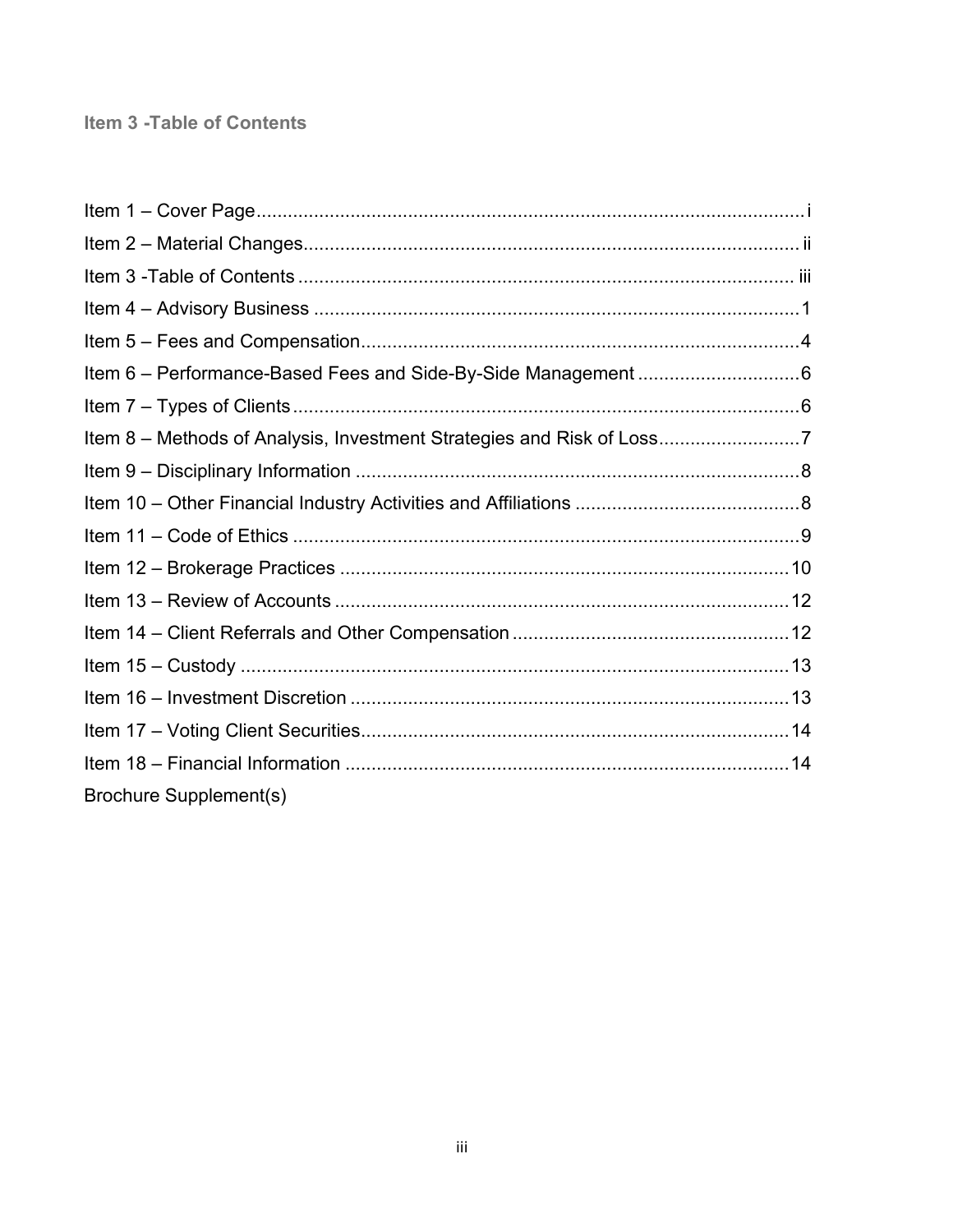#### <span id="page-3-0"></span>**Item 4 – Advisory Business**

Aldrich Wealth LP provides investment management, consulting, planning, and tax services to its clients**.** Aldrich Wealth LP was formed in 1998 and has been in business continuously since. Aldrich Wealth LP is a partnership, whose primary owner is AKT Services, LLP. AKT Services, LLP is a partnership owned by over 30 individuals.

Aldrich Wealth LP offers its investment management services to two distinct types of clients contained within separate business divisions of the firm. It offers investment management to individuals, businesses, trusts, and other entities within its Private Wealth Division. It also offers investment management to self-directed and trustee-directed retirement plans within its Corporate Retirement Plan (CRP) Services Division.

Aldrich Wealth LP may also provide personal financial planning, estate planning and tax planning and preparation services to its clients. These services are all contracted with clients separately from the investment management services referred to above, although sometimes multiple services will be covered by one fee schedule. Aldrich Wealth LP, from time to time, will offer its clients tax planning and tax preparation services provided by Aldrich CPA's and Advisors LLP, an affiliate of the Aldrich Group. These services are also contracted separately from the investment management services referred to above, although the services may be covered by one fee schedule.

Investment management services are offered to Private Wealth clients on a discretionary or nondiscretionary basis as granted by the client in a written advisory agreement. Discretionary services will include the authority to purchase and sell securities and other investment instruments in the account, while implementing asset allocation strategies and product strategies that are aligned with the individual or entity's investment profile. For non-discretionary engagements, the services will be similar, but our recommendations must be followed by express approval (verbal or written) from clients before implementation.

In our CRP Services Division, we offer (1) Discretionary Investment Management Services, (2) Non-Discretionary Investment Advisory Services and/or (3) Retirement Plan Consulting Services to employer-sponsored retirement plans and their participants. Depending on the type of the Plan and the specific arrangement with the Sponsor, we may provide one or more of these services. Prior to being engaged by the Sponsor, we will provide a copy of this Form ADV Part 2 along with a copy of our Privacy Policy and Investment Advisory Agreement ("Agreement") that contains the information required under Sec. 408(b)(2) of the Employee Retirement Income Security Act ("ERISA") as applicable.

Discretionary investment management for clients within the CRP Services Division are designed to allow the Plan fiduciary to delegate responsibility for managing, acquiring and disposing of Plan assets that meet the requirements of the Employee Retirement Income Security Act of 1974 ("ERISA"). We will perform these investment management services through our IARs and charge fees as described in this Form ADV and the Agreement. If the Plan is subject to ERISA, we will perform these services as an "investment manager" as defined under ERISA Section 3(38) and as a "fiduciary" to the Plan as defined under ERISA Section 3(21). The following services are examples of what can be performed:

- Selection, monitoring and replacement of Designated Investment Alternatives (DIA's)
- Creation and maintenance of model asset allocation portfolios
- Selection, monitoring and replacement of Qualified Default Investment Alternatives (QDIA's)
- Management of trust fund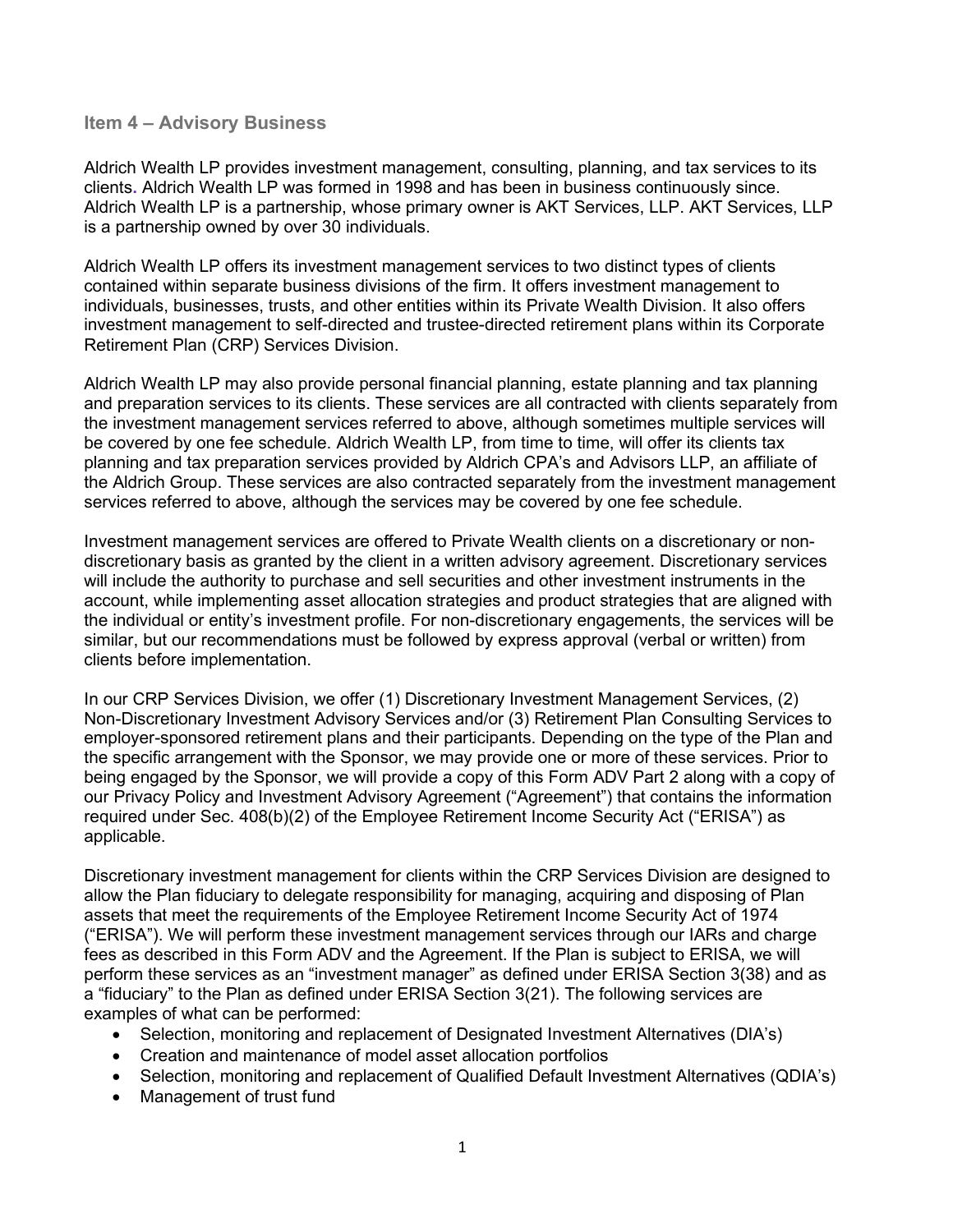Non-discretionary fiduciary services to CRP clients are designed to allow the Sponsor to retain full discretionary authority or control over assets of the Plan. We will solely be making recommendations to the Sponsor. We will perform these Non-Discretionary investment advisory services through our IARs and charge fees as described in this Form ADV and the Agreement. If the Plan is covered by ERISA, we will perform these investment advisory services to the Plan as a "fiduciary" defined under ERISA Section 3(21). The following services are examples of what can be performed:

- Assist in establishing Investment Policy Statement
- Advice regarding DIA's
- Advice regarding model asset allocation portfolios
- Advice regarding QDIA's
- Participant investment advice

Consulting Services to CRP clients are designed to allow our IARs to assist the Sponsor in meeting his/her fiduciary duties to administer the Plan in the best interests of Plan participants and their beneficiaries. Retirement Plan Consulting Services are performed so that they would not be considered "investment advice" under ERISA.

Aldrich Wealth LP will primarily utilize mutual funds and exchange traded funds in asset allocation strategies, but will occasionally also use individual equity and fixed income securities, through Separate Account Managers, as well as alternative investments as explained further in Item 8 of this brochure.

As part of our Planning Services, we may provide to our Private Wealth clients analysis and reporting on retirement planning, estate planning, insurance planning, business transition planning, education planning and tax planning.

Aldrich Wealth also maintains a small number of Consulting Services clients. In these cases, services are limited to the monitoring and reporting of performance on the accounts, recommendations on asset allocation and security selection, and other types of customized analysis and reporting as requested by the client.

As of December 31, 2021 account values, Aldrich Wealth LP manages approximately \$4,465,575,001 in client assets on a discretionary basis and approximately \$309,069,172 in client assets on a non-discretionary basis.

In some cases, Aldrich Wealth LP may choose to contract with another Registered Investment Advisor, called a Separate Account Manager (SAM), to obtain specialized expertise and services to benefit the client. Aldrich Wealth LP provides this service to its Private Wealth Clients. Aldrich Wealth LP selects these SAM based on area of expertise, performance history, investment philosophy, and firm culture. Aldrich Wealth LP maintains an advisory relationship with the client and manages the SAM in an advocacy role for the client.

#### Rollover Recommendations and Education

As a regular part of our business, Aldrich Wealth LP may provide distribution education to participants considering a withdrawal from the qualified plan of an employer. A client leaving an employer typically has four options regarding an existing retirement plan (and may engage in a combination of these options):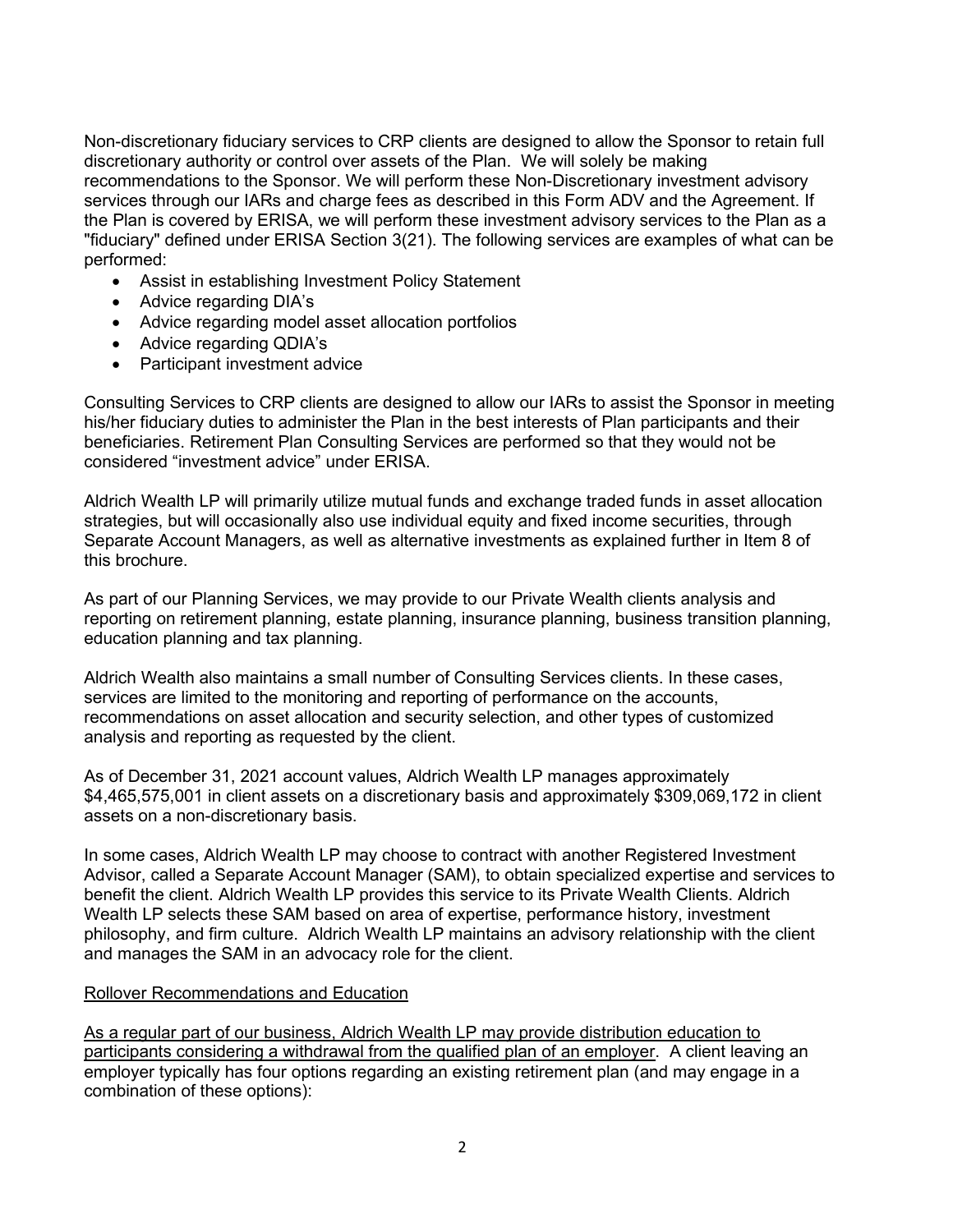(i) leave the money in his/her former employer's plan, if permitted,

(ii) roll over the assets to his/her new employer's plan, if one is available and rollovers are permitted,

(iii) roll over to an Individual Retirement Account ("IRA"), or

(iv) cash out the account value (which could, depending upon the client's age, result in adverse tax consequences).

Aldrich Wealth may provide "distribution education" or recommend participants to rollover plan assets to an IRA managed by Aldrich Wealth. Aldrich Wealth will only provide "distribution education" to participants of Plan Sponsors that Aldrich Wealth also has a "fiduciary" relationship with and will not be providing advice to the individual on a regular basis. When providing education, our role will be limited to only providing you with general educational materials regarding the pros and cons of such a transaction. If a participant subsequently chooses to rollover a distribution from their qualified plan, it will have been through their own analysis and an independent decision to proceed with a distribution from the Plan. Aldrich Wealth will not exercise any of its fiduciary discretion with regards to the qualified plan of the Plan Sponsor, as it relates to the participants distribution decision.

Aldrich Wealth may recommend a participant roll over plan assets to an IRA managed by Aldrich Wealth. When we provide a rollover recommendation we are acting as fiduciaries within the meaning of Title I of the Employee Retirement Income Security Act ("ERISA") and/or the Internal Revenue Code ("IRC"), as applicable, which are laws governing retirement accounts. As a result of the recommendation, Aldrich Wealth and its representatives may earn an asset-based fee. In contrast, a recommendation that a client or prospective client leave his/her plan assets with his/her former employer or roll the assets to a plan sponsored by a new employer will generally result in no compensation to Aldrich Wealth (unless the client engages Aldrich Wealth to monitor and/or manage the account while maintained at the client's employer). Aldrich Wealth has an economic incentive to encourage a client to roll plan assets into an IRA that Aldrich Wealth will manage or to engage Aldrich Wealth to monitor and/or manage the account while maintained at the client's employer. This creates a conflict of interest because it creates a financial incentive for our firm to recommend the rollover to you (*i.e.,* receipt of additional fee-based compensation). Due to the foregoing conflict of interest, when we make rollover recommendations, we operate under a special rule that requires us to act in your best interests and not put our interests ahead of yours. Under this special rule's provisions, we must:

- $\triangleright$  meet a professional standard of care when making investment recommendations (give prudent advice);
- $\triangleright$  never put our financial interests ahead of yours when making recommendations (give loyal advice);
- $\triangleright$  avoid misleading statements about conflicts of interest, fees, and investments;
- $\triangleright$  follow policies and procedures designed to ensure that we give advice that is in your best interests;
- $\triangleright$  charge no more than a reasonable fee for our services; and
- $\triangleright$  give you basic information about conflicts of interest.

There are various factors that Aldrich Wealth may consider before recommending a rollover, including but not limited to:

(i) the investment options available in the plan versus the investment options available in the IRA;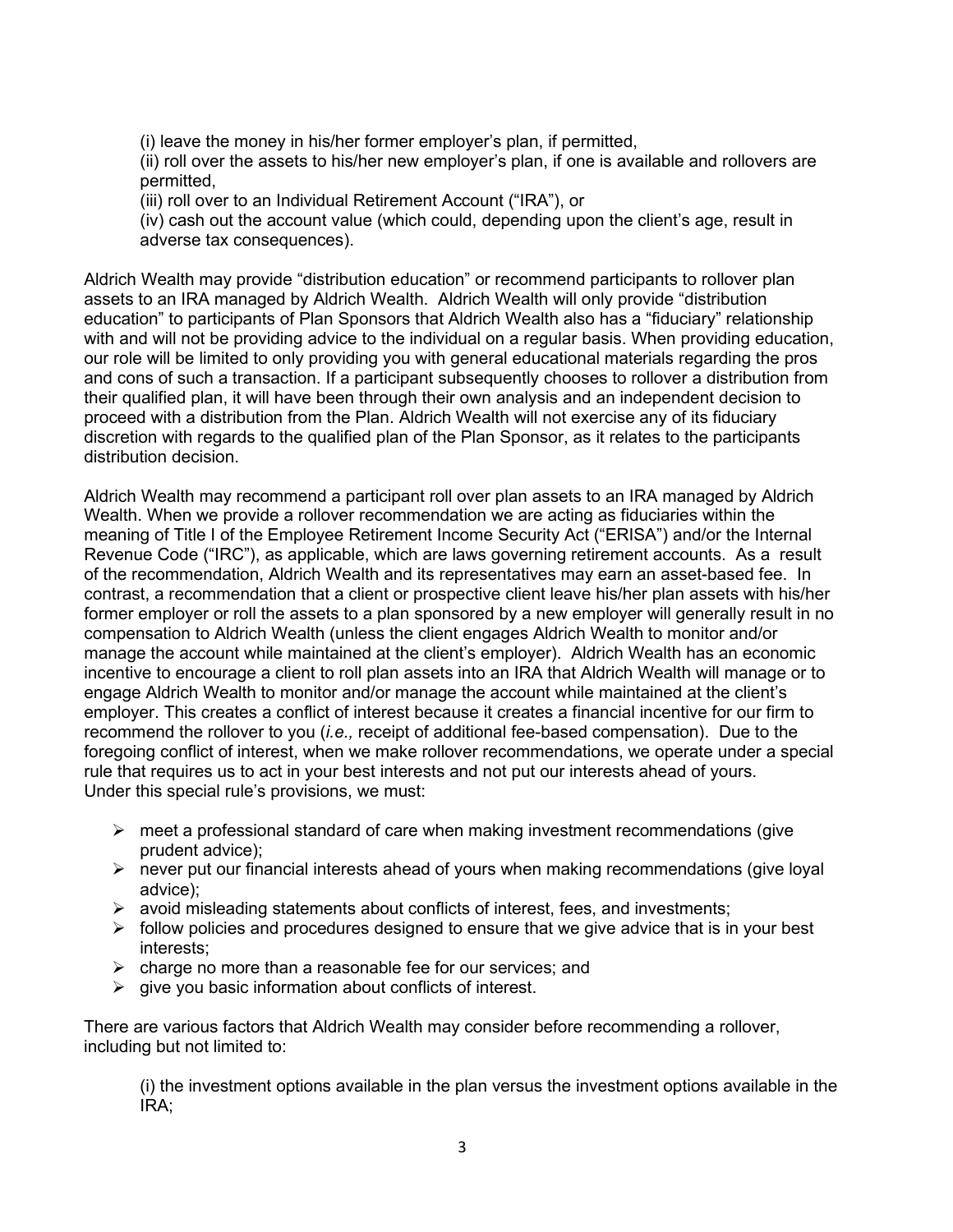(ii) fees and expenses in the plan versus the fees and expenses in an IRA;

(iii) the services provided and responsiveness of the plan's investment professionals verses Aldrich Wealth;

- (iv) protection of assets from creditor and legal judgements;
- (v) required minimum distributions and age considerations; and
- (vi) taxes and penalties (if applicable).

No client is under any obligation to roll over plan assets to an IRA managed by Aldrich Wealth or to engage Aldrich Wealth to monitor and/or manage the account while maintained by the client's employer. A plan participant may establish a client relationship with Aldrich Wealth LP in various ways, but in each case, the provision of services to that plan participant will be provided under a separate agreement.

<span id="page-6-0"></span>**Item 5 – Fees and Compensation**

Compensation to Aldrich Wealth LP for its services to clients within its Private Wealth Division will be calculated quarterly, in advance, in accordance with the client's written fee schedule within their Investment Advisory Agreement. Compensation to Aldrich Wealth LP for its services to clients within its Corporate Retirement Plan Division will be calculated quarterly, in arrears, in accordance with the client's written fee schedule within their Investment Advisory Agreement. Fee schedules may be amended from time to time by Aldrich Wealth LP upon 30 days prior written notice to the client.

The client may be required to pay, in addition to Aldrich Wealth LP's fee, a proportionate share of any mutual funds' marketing and advertising expenses (12b-1 fees), management fees, and other mutual fund and exchange traded fund operating expenses. Aldrich Wealth LP does not receive any portion of these expenses as revenue. The client may also be required to pay brokerage commissions, transaction fees, custodial fees, or sub-advisor management fees, depending upon the nature of the arrangement. Aldrich Wealth LP shall not receive any portion of these fees.

Our Corporate Retirement Plan Services clients may receive credits back, in the form of revenue sharing, from the mutual funds' that their participants have investments in. Aldrich Wealth LP does not receive any of these revenue sharing credits as revenue. The clients will instruct the record keeper to the plan, to either return the credits to the participants in the plan, or utilize them to reduce expenses of the plan, that could include advisory fees paid to Aldrich Wealth LP.

Payment of quarterly fees is due within 10 days of invoicing. For accounts billed in arrears, the fee will be calculated based on the account's net asset value at the end of the quarter being billed or using the average daily balance method – dependent on the record keeper's capabilities. For accounts billed in advance, the fee will be based on the account's net asset value at the end of the most recent previous quarter. If the account is being billed in advance, and is closed during the quarter, a pro-rated refund of the fee will be provided shortly after the account is closed. If the account is being billed in arrears, and is closed during the quarter, the fee will be based on the net asset value of the account on the last day the account was under the management of Aldrich Wealth LP, and pro-rated by the number of days managed in the quarter. New accounts to Aldrich Wealth LP are not subject to fees until active management of the client's account begins.

Fees are generally negotiable and may vary from the standard schedules below based on the complexity of the account, size of the account, and other considerations. It is possible that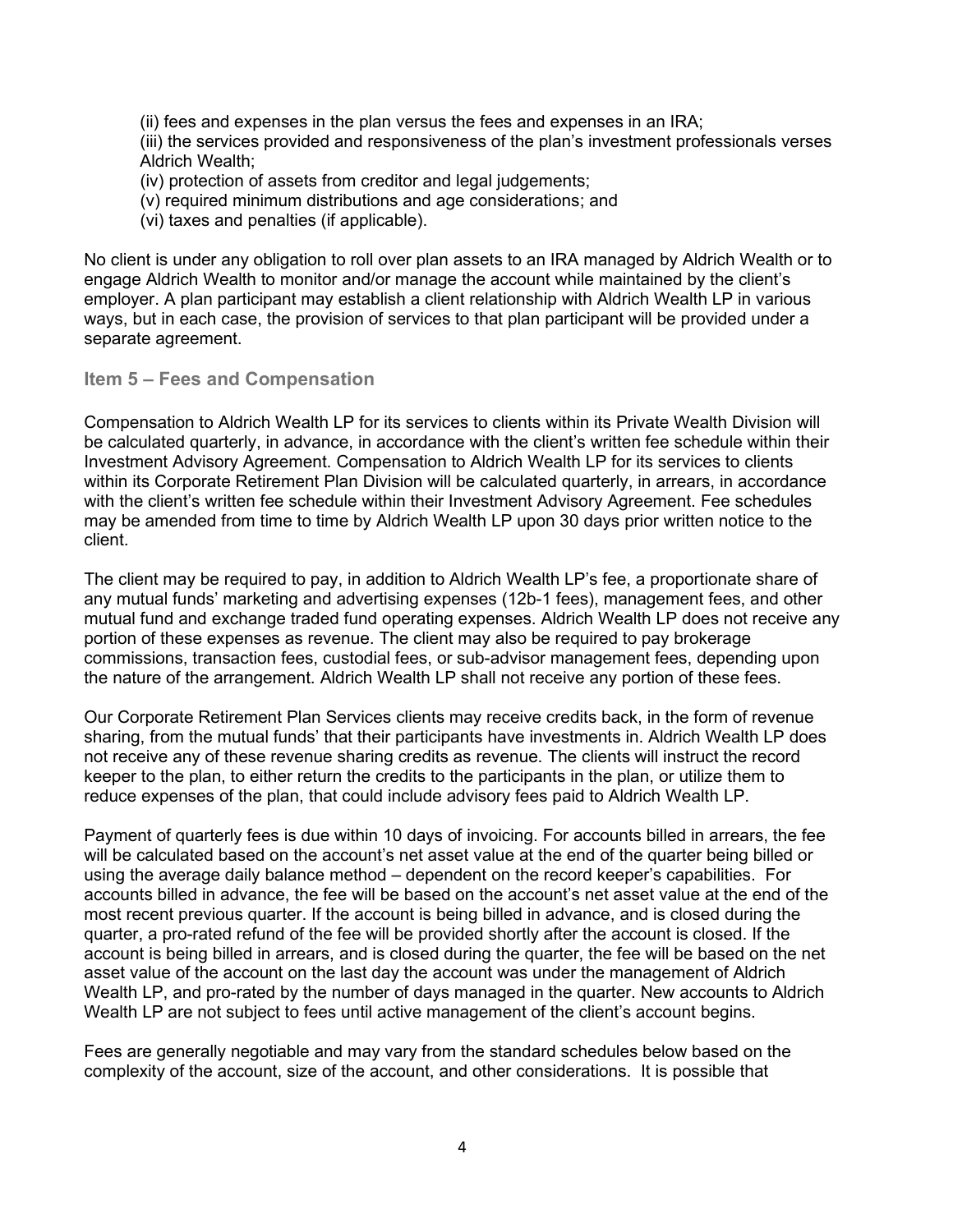individual clients may have fees higher or lower than the standard fee schedules below, based on legacy fee schedules in place at the time the client relationship was initiated.

Private Wealth Clients – standard schedule

| Assets                                                                                                                               | <b>Annual Fee</b>                         |
|--------------------------------------------------------------------------------------------------------------------------------------|-------------------------------------------|
| Up to \$500,000<br>$$500,001 - $2,000,000$<br>$$2,000,001 - $5,000,000$<br>$$5,000,001 - $10,000,000$<br>$$10,000,001 - $20,000,000$ | 1.25%<br>1.00%<br>0.80%<br>0.60%<br>0.50% |
| Over \$20,000,000                                                                                                                    | Negotiable                                |

Most client assets are billed at a flat rate, with a few that have been grandfathered in from prior agreements and are billed at a graduated rate. In many arrangements, Aldrich Wealth LP may provide some level of financial planning and estate planning in addition to investment management services to clients under this fee schedule. The level of planning provided will depend upon the assets under management, and the complexity of the client's situation.

In addition to planning and investment management services, Aldrich Wealth LP may provide tax planning and preparation services to clients, and accordingly, add an additional basis point fee to the schedule above, a separate flat retainer fee, or bill an hourly charge. All tax planning and tax preparation services are provided by Aldrich CPA's and Advisors LLP, an affiliate of Aldrich Wealth LP.

Trustee-directed qualified plans are also managed on the Private Wealth standard fee schedule.

Corporate Retirement Plan – standard schedule

| Assets                      | <b>Annual Fee</b>               |
|-----------------------------|---------------------------------|
| Up to \$2,500,000           | 0.52% or \$10,000 (the greater) |
| $$2,500,001 - $5,000,000$   | 0.45%                           |
| $$5,000,001 - $10,000,000$  | 0.35%                           |
| $$10,000,001 - $20,000,000$ | 0.25%                           |
| Over \$20,000,000           | Negotiable                      |

Client assets are billed at a flat rate.

Clients may choose to pay fees by check or to have fees debited from their investment accounts by the account custodian upon submission of a request to the custodian by Aldrich Wealth LP. The only exception being sub-advisor or Third-Party Asset Manager (TPAM) fees which are paid directly from the Client's account to the sub-advisor or TPAM advising on the account. Payment of fees may result in the liquidation of a portion of the client's securities if there is insufficient cash in the account at the time that fees are assessed. Copies of the fee invoices will be sent to the client no matter what method of payment is chosen.

In order to calculate fee amounts, the net asset value of the client accounts will be determined by Aldrich Wealth LP in good faith at the close of the New York Stock Exchange (the "Exchange") on either the last day of the quarter preceding the period being billed, or the last day of the quarter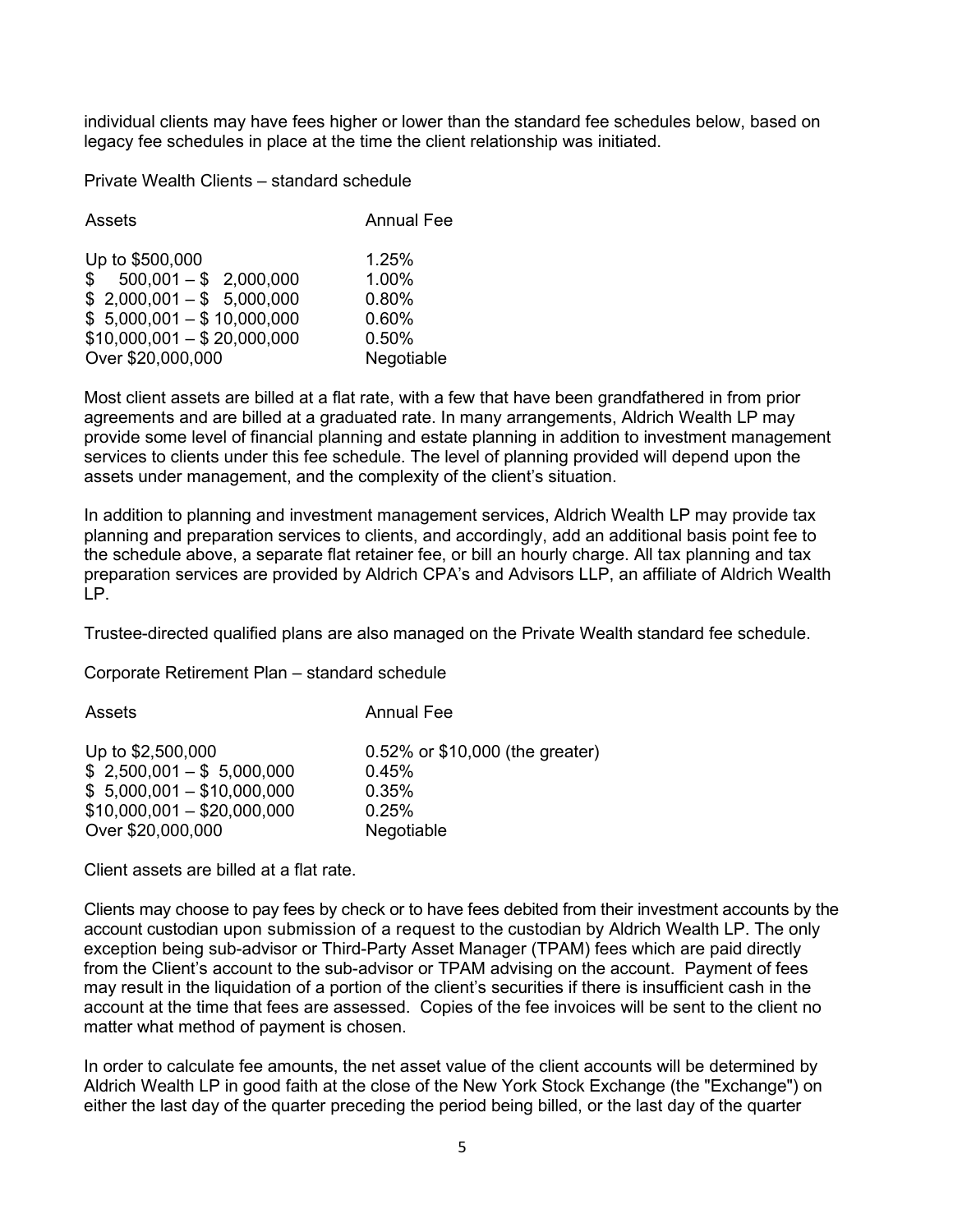following the period being billed, depending on the arrangement. For purposes of determining value, securities and other investment instruments traded on a market for which actual transaction prices are publicly reported will be valued at the prices publicly reported. In the case where the closing date is not a regular business day of the Exchange, the net asset value will be computed as of the last prior business day of the Exchange.

For other readily marketable securities and investment instruments that may not trade on a market for which actual transaction prices are publicly reported, Aldrich Wealth LP will use a pricing service, information from the investment entity itself, or quotations from one or more dealers. All other assets will be valued at a reasonable value by Aldrich Wealth LP, using the most current information resources available at the time that fees are assessed. Aldrich Wealth LP may modify the terms in this Section with at least 30 days prior written notice to clients.

Hourly rates are charged clients in some circumstances. Hourly rates are generally charged at the standard hourly billing rate of the staff member providing the services. Hourly rates vary between \$150 and \$500 depending on the staff member and services being provided and will be disclosed to the client in an engagement letter outlining the services agreed upon. Aldrich Wealth LP will not be considered "hired" until such an agreement has been signed by the client and returned to Aldrich Wealth LP. Project costs are generally negotiable. Payment for these services are payable as the services are rendered and will be invoiced separately from any bundled or unbundled investment management fees charged quarterly.

Fixed rates are charged clients in some circumstances for services provided, but primarily personal financial and estate planning, consulting, and tax services. Fixed rates are based primarily on the hours involved in the project and value being provided. Fixed rates are generally negotiable. Payment for these services are payable as the services are rendered and will be invoiced separately from any bundled or unbundled investment management fees charged quarterly.

Supervised persons of Aldrich Wealth LP may also act as registered representatives of Pacific Coast Capital, LLC, an affiliated FINRA-registered limited-purpose broker-dealer firm. Information regarding this relationship can be found in Item 10 of this Brochure.

Item 12 further describes the factors that Aldrich Wealth LP considers in selecting or recommending broker-dealers for client transactions and determining the reasonableness of their compensation.

<span id="page-8-0"></span>**Item 6 – Performance-Based Fees and Side-By-Side Management**

Aldrich Wealth LP does not charge any performance-based fees (fees based on a share of capital gains on or capital appreciation of the assets of a client).

<span id="page-8-1"></span>**Item 7 – Types of Clients** 

Aldrich Wealth LP provides investment management, consulting, planning, and tax services to individuals, corporations, retirement plans, other trusts, foundations, municipalities and not for profit organizations.

Any minimum account sizes are negotiable and dependent upon a number of factors that go into our client acceptance process.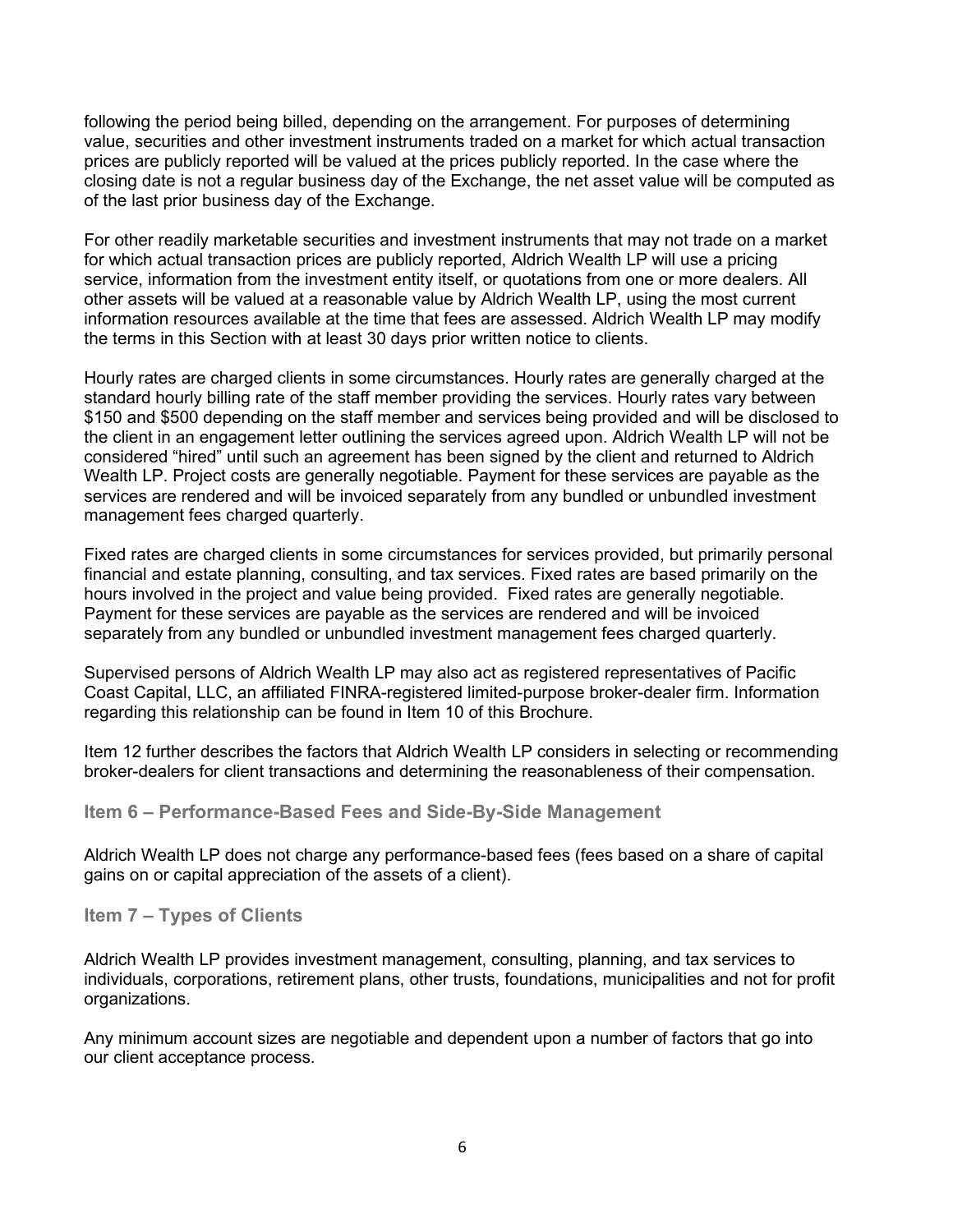<span id="page-9-0"></span>**Item 8 – Methods of Analysis, Investment Strategies and Risk of Loss**

Investing in securities involves risk of loss – including the possible loss of principal - that clients should be prepared to bear.

Aldrich Wealth utilizes Fiducient Advisors as an unaffiliated outsourced Chief Investment Officer to support our in-house investment research and analytical work.

Aldrich Wealth LP has created multiple asset allocation models that are designed to provide different expected risk and return combinations. The allocations range from conservative *(lower risk and lower expected returns)* to aggressive *(higher risk and higher expected returns)*. Each allocation is designed to provide the maximum return for the selected level of risk (also called standard deviation). Portfolios are diversified across multiple asset classes to help ensure proper diversification with respect to style (growth and value), geographic exposure, market capitalizations, duration, and credit risk. Allocation ranges (minimums and maximums) are utilized to help avoid excessive exposure to any single position and support rebalancing.

Aldrich Wealth LP uses third party asset allocation and trading software that is robust in terms of functionality and flexibility.

Aldrich Wealth LP uses long-term historical risk, return, and correlation data as inputs into the asset allocation modeling software. Historical data are provided by Morningstar, Inc. Aldrich Wealth LP believes long-term historical data combined with an informed outlook for the current market environment are the most reliable sources for framing clients' expectations regarding future investment performance.

Aldrich Wealth LP considers a wide array of asset classes and styles for implementation in client portfolios. Asset classes that have historically provided competitive risk-adjusted returns are considered as inputs in the optimization model. Additional asset classes may be included if their risk and return profiles are deemed to potentially enhance returns and/or reduce risks.

Aldrich Wealth LP uses a combination of active and passive managers. *(Passive management is generally associated with mutual funds and exchange traded funds where the portfolio of the fund simply mirrors a particular market index. Active management refers to fund portfolios whose managers are attempting to better the returns earned by a specific market index and who typically choose investments that differ from the holdings of the index).* Aldrich Wealth LP monitors asset classes and attempts to determine which asset classes offer the best opportunity to add value by using active managers. In situations where Aldrich Wealth LP cannot clearly identify the benefits of active management, a passive approach is used.

Equity managers are generally divided based on asset class size *(large cap, mid cap and small cap)*, management style *(value, growth, and core),* strategy *(active or passive)* and region *(US or Non-US)*. The inclusion of value and growth styles supports shifting assets from one style to another in situations where a style bias may be beneficial.

Aldrich Wealth LP also uses alternative investments. Alternative investments have unique characteristics relative to equity and fixed income investments and historically, a very low correlation to stocks and bonds. Some non-registered alternative investments typically require a long-term commitment and can be very difficult to liquidate in a timely manner. Only accredited investors with substantial net worth are allowed to participate in privately held funds. *(An accredited*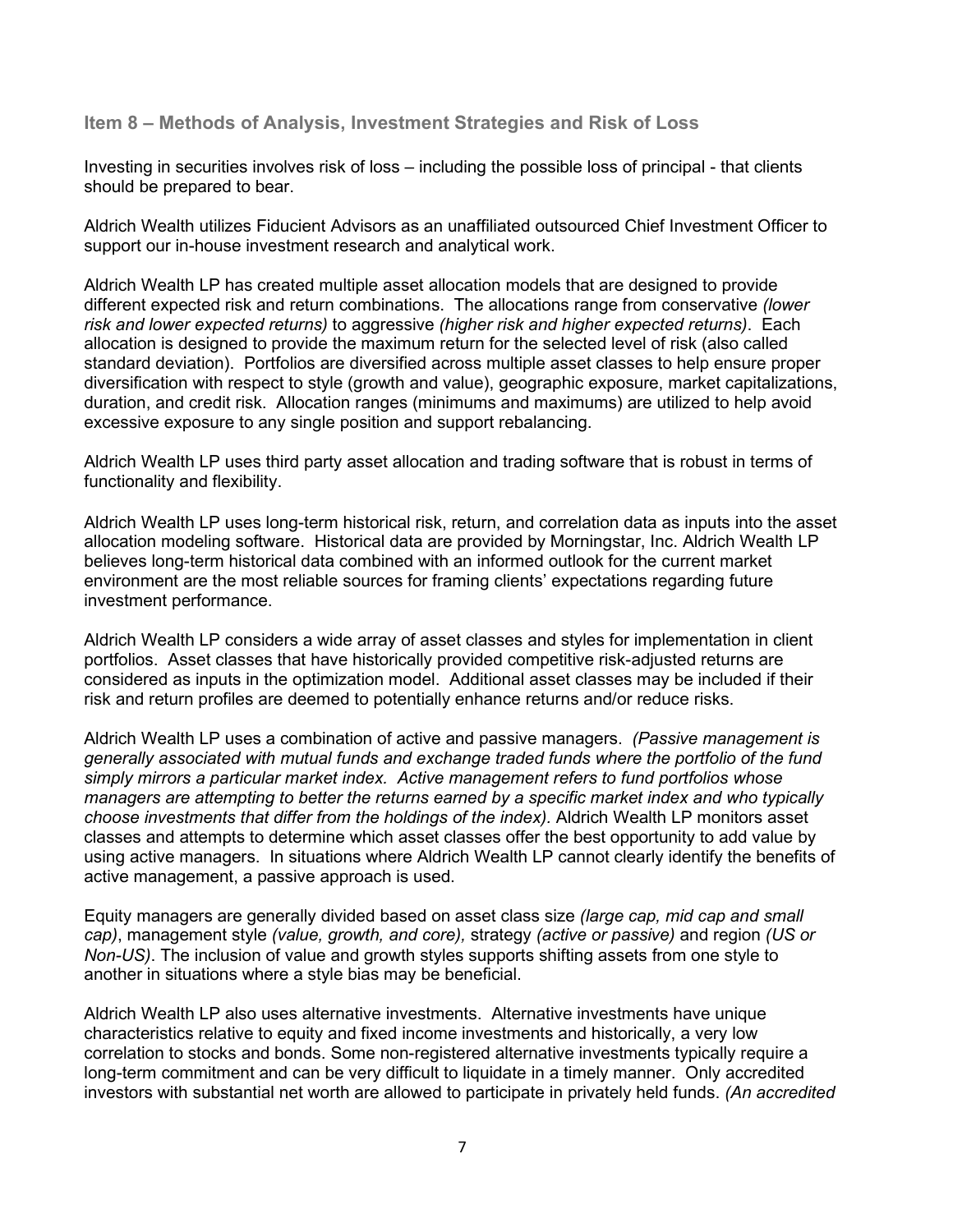*investor is someone who can satisfy at least one of the following criteria: earns individual income of more than \$200,000 per year or joint income of \$300,000 in each of the last 2 years and expects to reasonably maintain the same level of income, has a net worth exceeding \$1 million, or is a general* partner, executive officer, director or related combination thereof for the issuer of a security being *offered.)* 

Aldrich Wealth LP uses registered funds, alternative investments offered through third party platforms, and direct investments in unregistered funds through limited partnerships. Registered funds offer much lower investment minimums compared to unregistered private funds. They are also required to register with the SEC *(Securities & Exchange Commission)* or CFTC *(Commodity Futures Trading Commission)* or NFA *(National Futures Association)* and provide periodic reports, which provide another level of transparency and oversight. Registered funds generally offer quarterly or monthly liquidity and are required to provide quarterly tender offers to existing investors. Investments through alternative platforms reduce the minimum investment requirement (typically \$100,000 or \$250,000) and include due diligence support. Investors must be either accredited or qualified purchasers in order to participate. Liquidity varies depending upon the type of investment and can range from monthly to up to 10 years. For qualified purchasers, defined as individuals or entities with more than \$5 million in investments, we may introduce direct investments in limited partnership structures. Limited partnerships typically require long holding periods that can extend beyond 10 years.

Aldrich Wealth LP is focused on providing competitive after-tax returns. Therefore, the investment process considers such factors as clients' tax rates, the types of accounts available (taxable or deferred), portfolio turnover, and where certain assets are held.

#### <span id="page-10-0"></span>**Item 9 – Disciplinary Information**

Registered investment advisers are required to disclose all material facts regarding any legal or disciplinary events that would be material to your evaluation of Aldrich Wealth LP or the integrity of Aldrich Wealth LP's management. *Aldrich Wealth LP has no information applicable to this Item.*

#### <span id="page-10-1"></span>**Item 10 – Other Financial Industry Activities and Affiliations**

Aldrich Wealth LP is owned by AKT Services, LLP and Aldrich Services LLP.

AKT Services, LLP is a parent company is owned by individual partners.

Aldrich Services LLP acts as a manager for all operating entities and is owned by AKT Services LLP and Aldrich CPAs and Advisors LLP.

Aldrich CPA's and Advisors LLP provides accounting, tax, and consulting services, and is majority owned by AKT Services LLP. The firm also holds ownership in Hawthorne Experts 15 Inc.

Aldrich Benefits LP provides group health benefit, life, and disability insurance services and is owned by AKT Services LLP and Aldrich Services LLP. Aldrich Benefits LP is also the owner of Northwest Employee Benefits, Inc., a third-party benefits administrator.

Aldrich Capital Advisors LP provides consulting services related to various types of business transitions, and is owned by AKT Services LLP and Aldrich Services LLP.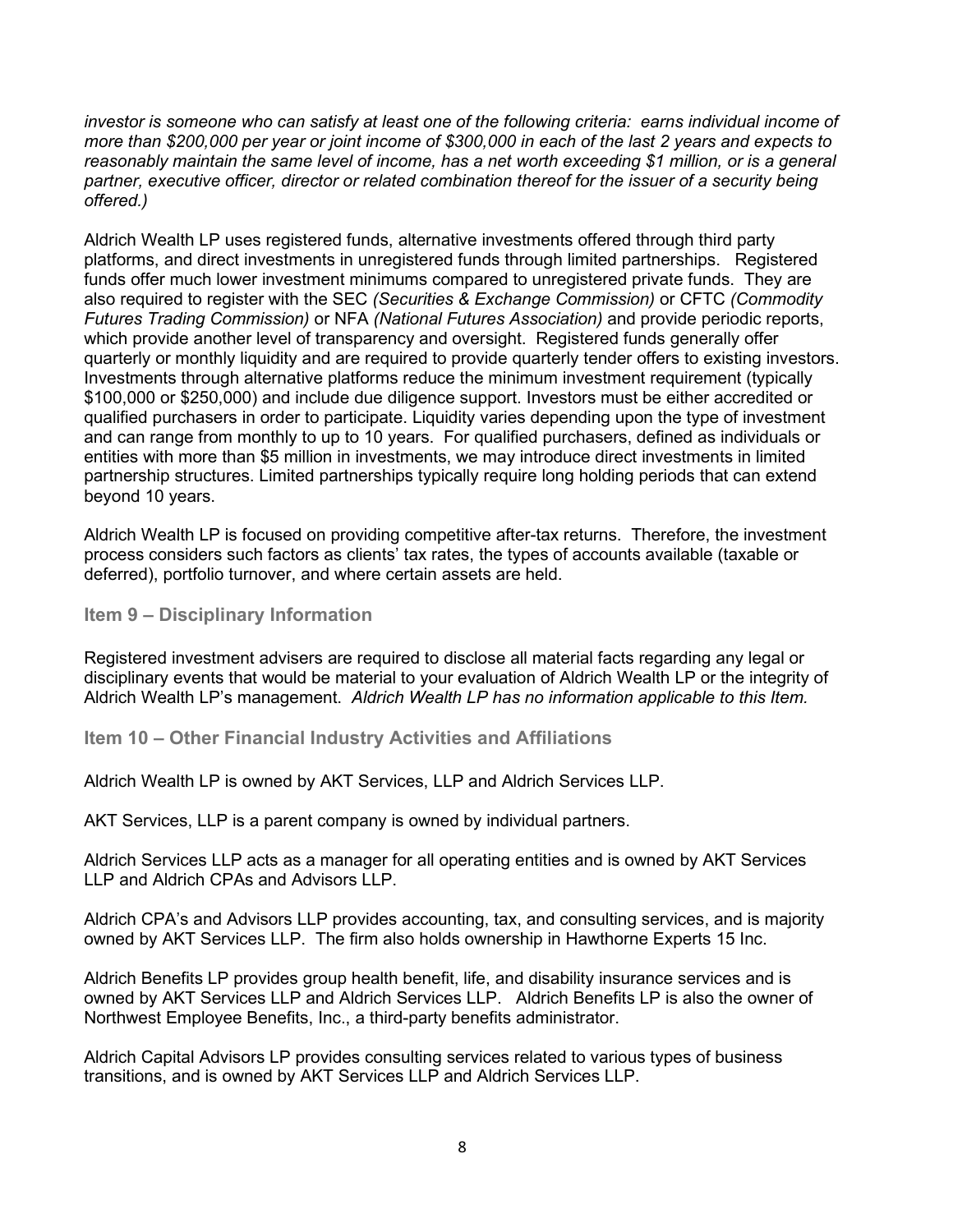Aldrich Retirement Solutions LP provides corporate retirement plan administration and consulting, and is owned by AKT Services LLP and Aldrich Services LLP.

Aldrich Technology LLC provides managed technology and technology consulting services, and is owned by Aldrich Services LLP.

AKT Business Services PVT LTD provides corporate retirement plan administration and investment analysis support, and is owned by AKT RPS International and Aldrich Services LLP.

AKT Global LLC is a holding company owned by AKT Services LLP and holds ownership in Modgene Pharma LLC, and Alcedo Atthis Limited.

Gray Rabbit LLC is a holding company owned by Aldrich CPAs and Advisors LLP and holds ownership in Firmcast.

AKT RPS International LLP is a holding company owned by Aldrich Retirement Solutions LP.

Aldrich Wealth LP also shares a physical location with several of these firms.

Aldrich Wealth LP shares fees and employees in some client arrangements with Aldrich CPA's and Advisors LLP and Aldrich Retirement Solutions LP.

From time to time Aldrich Wealth LP may refer clients needing life, health and disability insurance to Aldrich Benefits LP or to its subsidiary, Northwest Employee Benefits, Inc., for employee benefits. The possibility of potential multiples sources of compensation flowing to affiliated entities creates a conflict of interest. However, that conflict is mitigated by Aldrich Wealth LP's full disclosure of the relationship with Aldrich Benefits LP and Northwest Employee Benefits, Inc., and an emphasis to clients of their right to choose any insurance agency or agent, or benefits provider, they wish to fulfill their needs.

Carl J. Pinkard, Principal and Vice President of Aldrich Wealth LP is also a Principal, Manager, Registered Representative, and the Chief Compliance Officer for Pacific Coast Capital, LLC, a limited-purpose FINRA-registered broker-dealer firm owned by Aldrich Services LLP. In his separate capacity as a registered representative of Pacific Coast Capital, LLC, Mr. Pinkard may receive commissions for the implementation of recommendations of the marketing, financing, and sale of closely held companies, including on behalf of certain entities that may be related to clients of Aldrich Wealth LP. Pacific Coast Capital, LLC will not custody any securities bought or sold in client accounts with Aldrich Wealth LP.

#### <span id="page-11-0"></span>**Item 11 – Code of Ethics**

Aldrich Wealth LP has adopted a Code of Ethics for all supervised persons of the firm describing its high standard of business conduct, and fiduciary duty to its clients. The Code of Ethics includes provisions relating to the confidentiality of client information, a prohibition on insider trading, a prohibition on rumor mongering, restrictions on the acceptance of significant gifts and the reporting of certain gifts and business entertainment items, and personal securities trading procedures. All supervised persons at Aldrich Wealth LP must acknowledge the terms of the Code of Ethics annually, or as amended throughout the year.

Aldrich Wealth LP anticipates that, in appropriate circumstances, consistent with clients' investment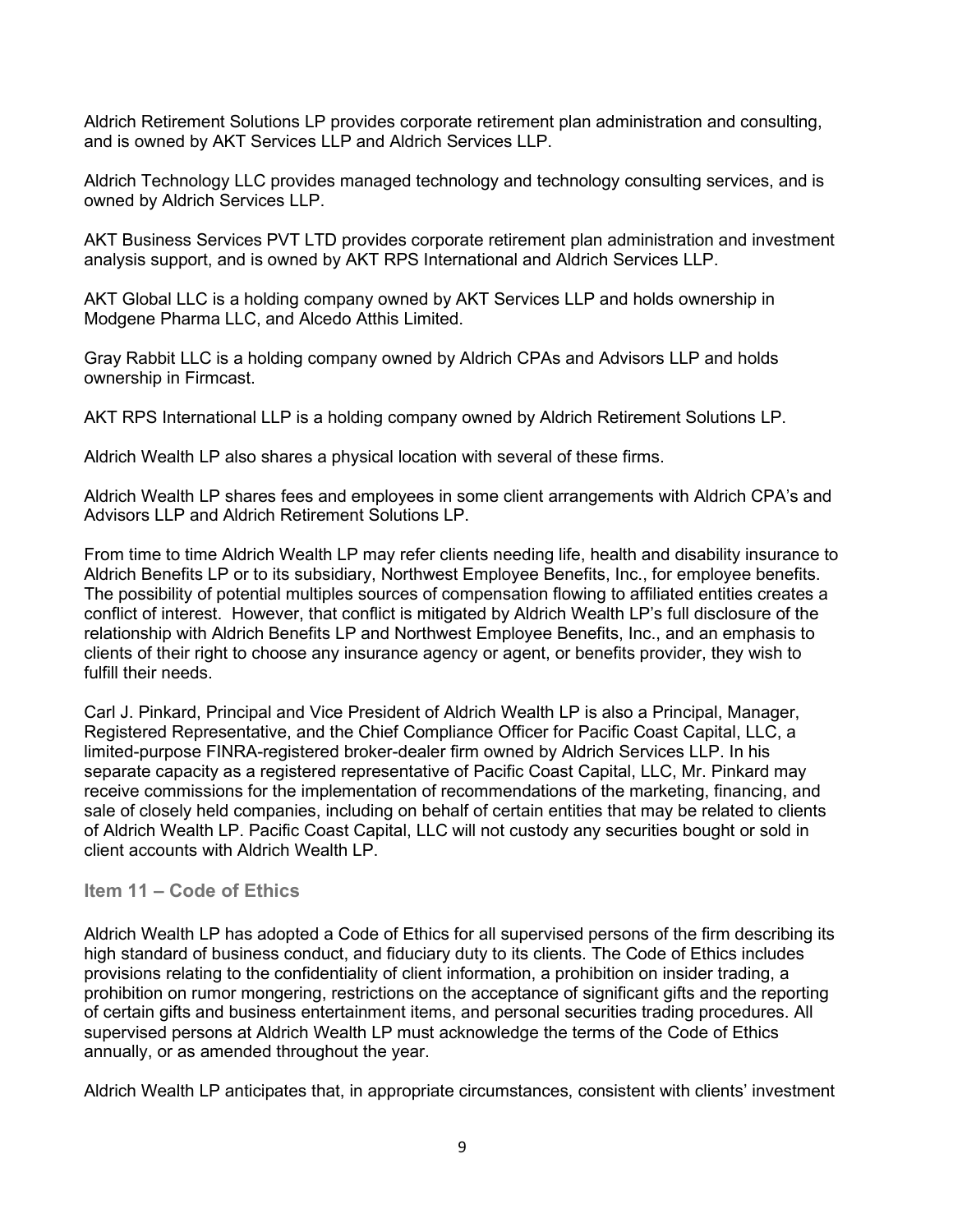objectives, it will cause accounts over which Aldrich Wealth LP has management authority to effect, and will recommend to investment management clients or prospective clients, the purchase or sale of securities in which Aldrich Wealth LP, its affiliates and/or clients, directly or indirectly, have a position of interest. Aldrich Wealth LP's employees and persons associated with Aldrich Wealth LP are required to follow Aldrich Wealth LP's Code of Ethics. Subject to satisfying this policy and applicable laws, officers, directors and employees of Aldrich Wealth LP and its affiliates may trade for their own accounts in securities which are recommended to and/or purchased for Aldrich Wealth LP's clients. The Code of Ethics is designed to ensure that the personal securities transactions, activities and interests of the employees of Aldrich Wealth LP will not interfere with (i) making decisions in the best interest of investment management clients and (ii) implementing such decisions while, at the same time, allowing employees to invest for their own accounts. Under the Code certain classes of securities have been designated as exempt transactions, based upon a determination that these would not materially interfere with the best interest of Aldrich Wealth LP's clients. In addition, the Code requires pre-clearance of some transactions, and restricts trading in close proximity to client trading activity. Nonetheless, because the Code of Ethics in some circumstances would permit employees to invest in the same securities as clients, there is a possibility that employees might benefit from market activity by a client in a security held by an employee. Employee trading is continually monitored under the Code of Ethics, to reasonably prevent conflicts of interest between Aldrich Wealth LP and its clients.

Certain affiliated accounts may trade in the same securities with client accounts on an aggregated basis when consistent with Aldrich Wealth LP's obligation of best execution. In such circumstances, the affiliated and client accounts will share commission costs equally and receive securities at a total average price. Aldrich Wealth LP will retain records of the trade order (specifying each participating account) and its allocation, which will be completed prior to the entry of the aggregated order. Completed orders will be allocated as specified in the initial trade order. Partially filled orders will be allocated on a pro rata basis. Any exceptions will be explained on the Order.

Aldrich Wealth LP's clients or prospective clients may request a copy of the firm's Code of Ethics by contacting Karen E. Price, Director of Operations.

It is Aldrich Wealth LP's policy that the firm will not affect any principal or agency cross securities transactions for client accounts. Aldrich Wealth LP will also not cross trades between client accounts. *Principal transactions are generally defined as transactions where an adviser, acting as principal for its own account or the account of an affiliated broker-dealer, buys from or sells any security to any investment management client. A principal transaction may also be deemed to have occurred if a security is crossed between an affiliated hedge fund and another client account. An agency cross transaction is defined as a transaction where a person acts as an investment adviser in relation to a transaction in which the investment adviser, or any person controlled by or under common control with the investment adviser, acts as broker for both the investment management client and for another person on the other side of the transaction.* Agency cross transactions may arise where an adviser is dually registered as a broker-dealer or has an affiliated broker-dealer. Aldrich Wealth LP is not dually registered and does not have an affiliated broker-dealer.

#### <span id="page-12-0"></span>**Item 12 – Brokerage Practices**

Except to the extent the client directs otherwise, Aldrich Wealth LP will use its discretion in recommending the broker-dealer and therefore the commissions charged, as well as the retirement plan platform (i.e. record keeper). The client will make the final decision of custodian or platform to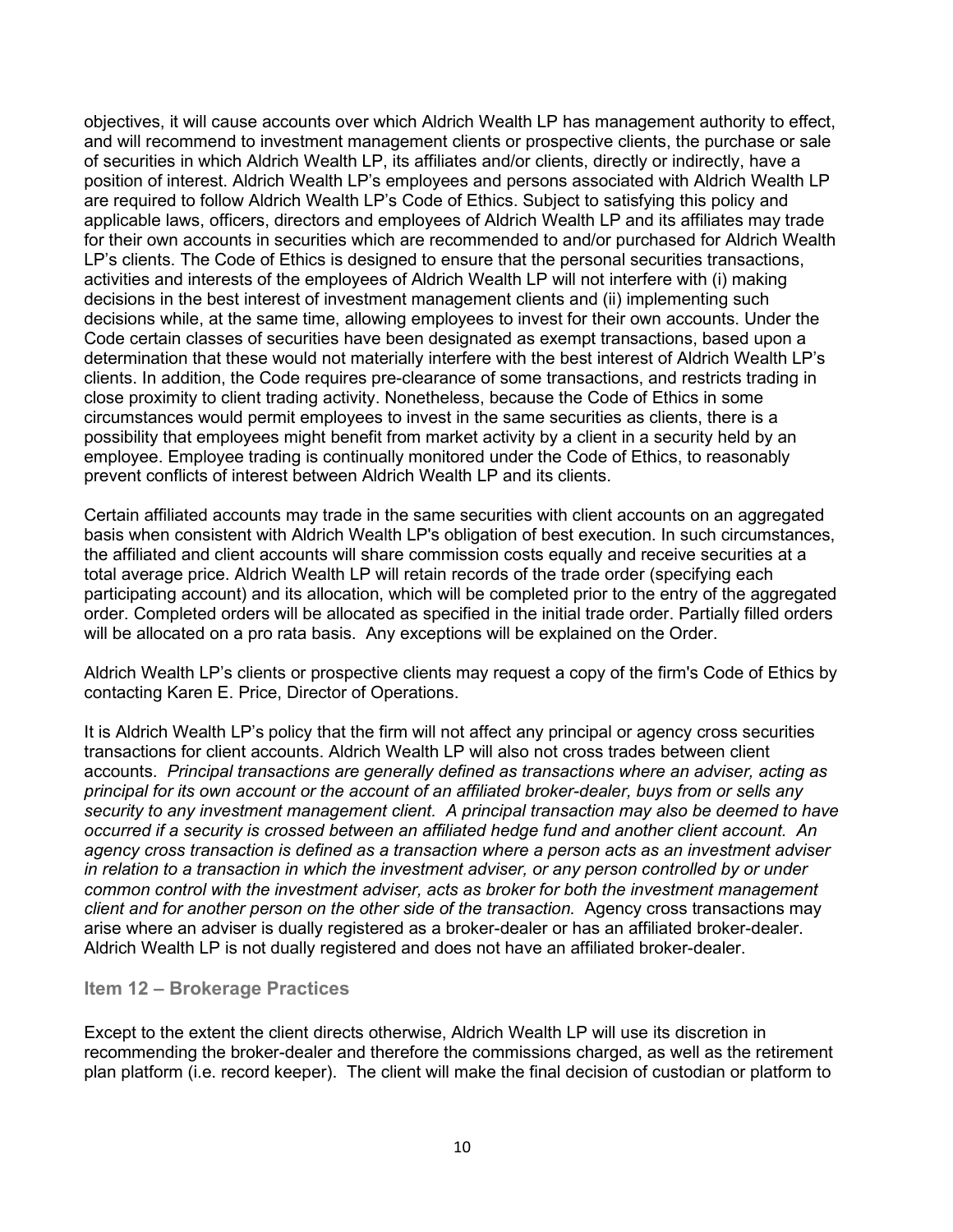be used by signing the account application. Aldrich Wealth LP does not currently have the capacity to negotiate commission rates with custodians or retirement plan platforms.

In selecting or recommending a broker-dealer, Aldrich Wealth LP will comply with its fiduciary duty to obtain best execution and with the Securities Exchange Act of 1934 and will take into account such relevant factors as (a) price, (b) the broker-dealer's facilities, reliability and financial responsibility, (c) the ability of the broker-dealer to effect transactions, particularly with regard to such aspects as timing, order size and execution of orders, (d) the research and related brokerage services provided by such broker-dealer to Aldrich Wealth LP, notwithstanding that the account may not be the direct or exclusive beneficiary of such services and (e) any other factors Aldrich Wealth LP considers to be relevant. Once a broker/dealer is chosen, Aldrich Wealth LP does not currently permit clients to direct brokerage for specific trades. All trades for client accounts are executed through the broker/dealer who custodies that account.

Aldrich Wealth LP is authorized in its discretion to aggregate purchases and sales and other transactions made for client accounts with purchases and sales and other transactions in the same or similar securities or instruments for other clients of Aldrich Wealth LP. When transactions are aggregated, the actual prices applicable to the aggregated transactions will be averaged, and each client account transaction will be fulfilled at the average price obtained. Each transaction will be charged any applicable transaction fees at a flat rate – transaction fees are not pro-rated by the size of the transaction or any other criteria.

Aldrich Wealth LP has relationships with various broker-dealer custodians ("custodians"), including TD Ameritrade Institutional, a division of TD Ameritrade, Inc. ("TD Ameritrade") and Charles Schwab & Co., Inc. ("Schwab"), where access is provided to their institutional trading and custody services which may not be available to retail investors. TD Ameritrade and Schwab are unaffiliated SEC-registered broker-dealers and members of FINRA and SIPC. Services offered include custody of securities, trade execution, clearance and settlement, research, and access to mutual fund share classes and investments that are otherwise generally available only to institutional investors. These custodians do not charge separately for custody, but are compensated by account holders through transaction-related fees for securities trades that are executed through them. These custodians also make available to Aldrich Wealth LP other products and services that benefit Aldrich Wealth LP, but may not benefit its clients directly. Some of these other products and services assist Aldrich Wealth LP in managing and administering clients' accounts. These include software and other technology that provide access to client account data, facilitate trade execution, provide research, pricing information and other market data; and assist with back-office functions, recordkeeping and client reporting. These custodians also make available to Aldrich Wealth LP other services intended to help Aldrich Wealth LP manage and further develop its business enterprise. These services may include consulting, publications and conferences on practice management, information technology, business succession, regulatory compliance, and marketing. As a fiduciary, Aldrich Wealth LP endeavors to act in its clients' best interests, but Aldrich Wealth LP recognizes that by recommending its clients maintain their assets in accounts at one of the custodians providing availability of the aforementioned products and services, it may create a perceived or actual conflict of interest. *(Please see further discussion under Item 14 below.)* 

Aldrich Wealth LP participated in the institutional advisor program (the "Program") offered by TD Ameritrade which has be discontinued. TD Ameritrade offers to independent investment advisors services which include custody of securities, trade execution, clearance and settlement of transactions. While it has been discontinued, Aldrich Wealth LP still receives some benefits from TD Ameritrade through participation in the Program. (Please see the related disclosure under Item 14 below.)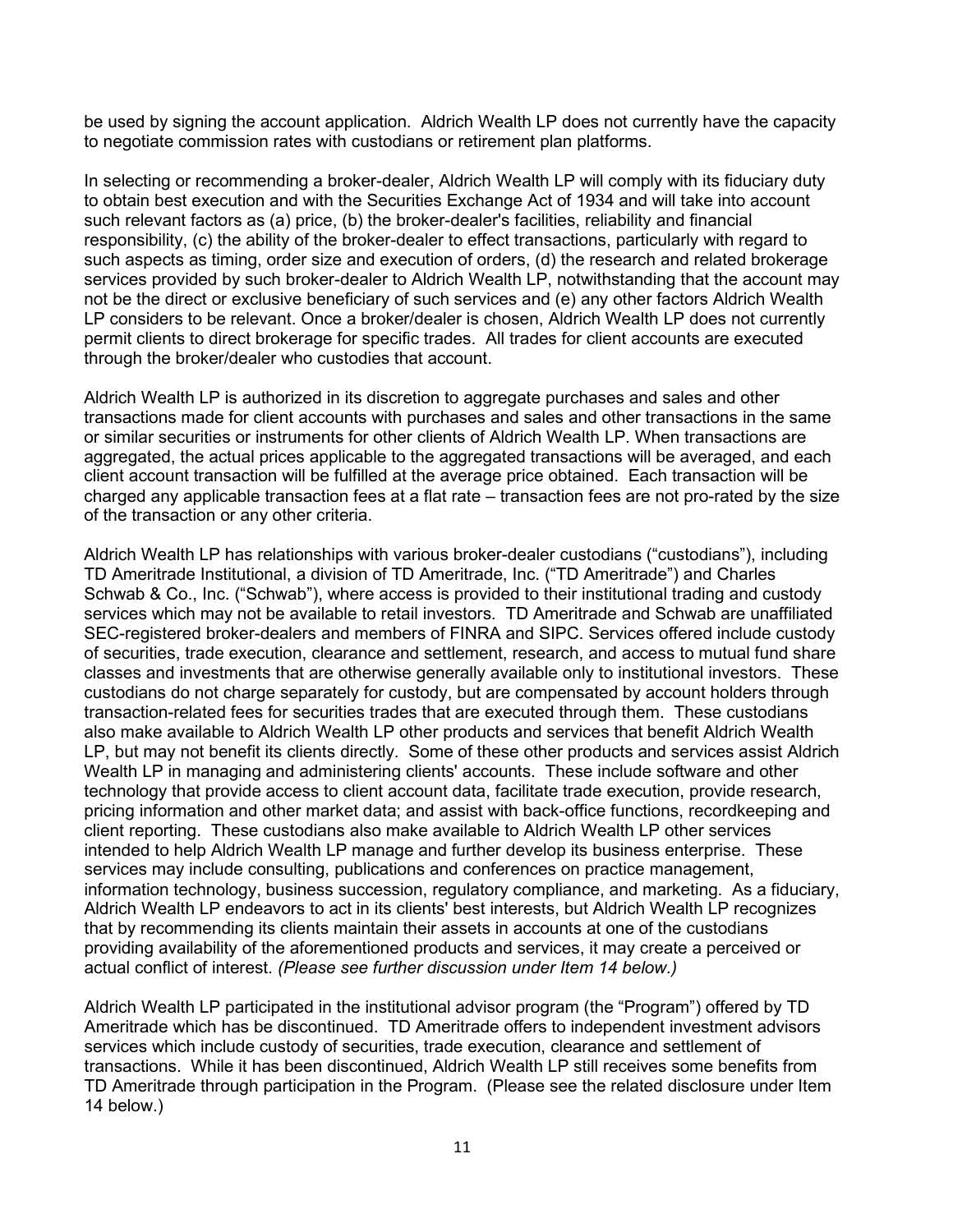Aldrich Wealth LP may, on occasion, recommend that all or a portion of the assets in the client account be managed by a third-party money manager or Separate Account Manager ("SAM") as noted in Item 4 of this brochure. In all discretionary accounts, except to the extent the client directs otherwise, Aldrich Wealth LP is authorized to use its discretion in selecting or changing a SAM without prior notice to the client. The client may be required to execute a limited power of attorney with a SAM selected by Aldrich Wealth LP under this section.

#### <span id="page-14-0"></span>**Item 13 – Review of Accounts**

In general, client accounts are reviewed on an on-going basis, or at least quarterly, by the Chief Investment Officer or the Senior Analyst under the supervision of the Chief Investment Officer. Reviews are conducted primarily for the purpose of assuring continued general compliance with the financial goals outlined in each client's investment profile and notes to the file. Material additions to, or subtractions from, an account will trigger additional portfolio reviews. The Chief Investment Officer also reviews monthly, the composite performance of client accounts managed similarly. Individual account performance that diverges materially from the composite will also trigger specific portfolio review.

All clients receive custodial statements at least quarterly. Some clients receive quarterly Aldrich Wealth LP reports that include performance calculations. Performance calculations are computed by our portfolio management software from downloads of portfolio activity and security prices provided electronically by each of our broker/dealer custodians. The information is downloaded, reviewed and reconciled daily.

Custodial statements include a list of account holdings and their market value as well as transactions occurring during the report period. Aldrich Wealth LP reports include allocation of the portfolio, the performance of the portfolio during the specified date range, a comparison of the portfolio's actual allocation versus its model, a list of portfolio assets and their market value, and a breakdown of the performance of the portfolio by asset class.

#### <span id="page-14-1"></span>**Item 14 – Client Referrals and Other Compensation**

Aldrich Wealth LP, at times, provides additional cash and non-cash compensation to employees of Aldrich Wealth LP and its affiliates that is based, at least in part, on bringing clients to the Firm.

As disclosed under Item 12 above, Aldrich Wealth LP directly or indirectly receives certain economic benefits from TD Ameritrade and Schwab, unaffiliated SEC-registered broker-dealers and members of FINRA and SIPC. Aldrich Wealth LP may recommend TD Ameritrade and Schwab to clients for custody and brokerage services.

Aldrich participates in TD Ameritrade's institutional customer program . There is no direct link between Aldrich Wealth LP's participation in the program and the investment advice it gives to its Client, although Aldrich Wealth LP receives some economic benefits from TD Ameritrade through its past participation in the program that are typically not available to TD Ameritrade retail investors. These benefits include the following products and services (provided without cost or at a discount): receipt of duplicate client statements and confirmations; research-related products and tools; consulting services; access to a trading desk serving Advisor participants; access to block trading (which provides the ability to aggregate securities transactions for execution and then allocate the appropriate shares to client accounts*)*; the ability to have advisory fees deducted directly from client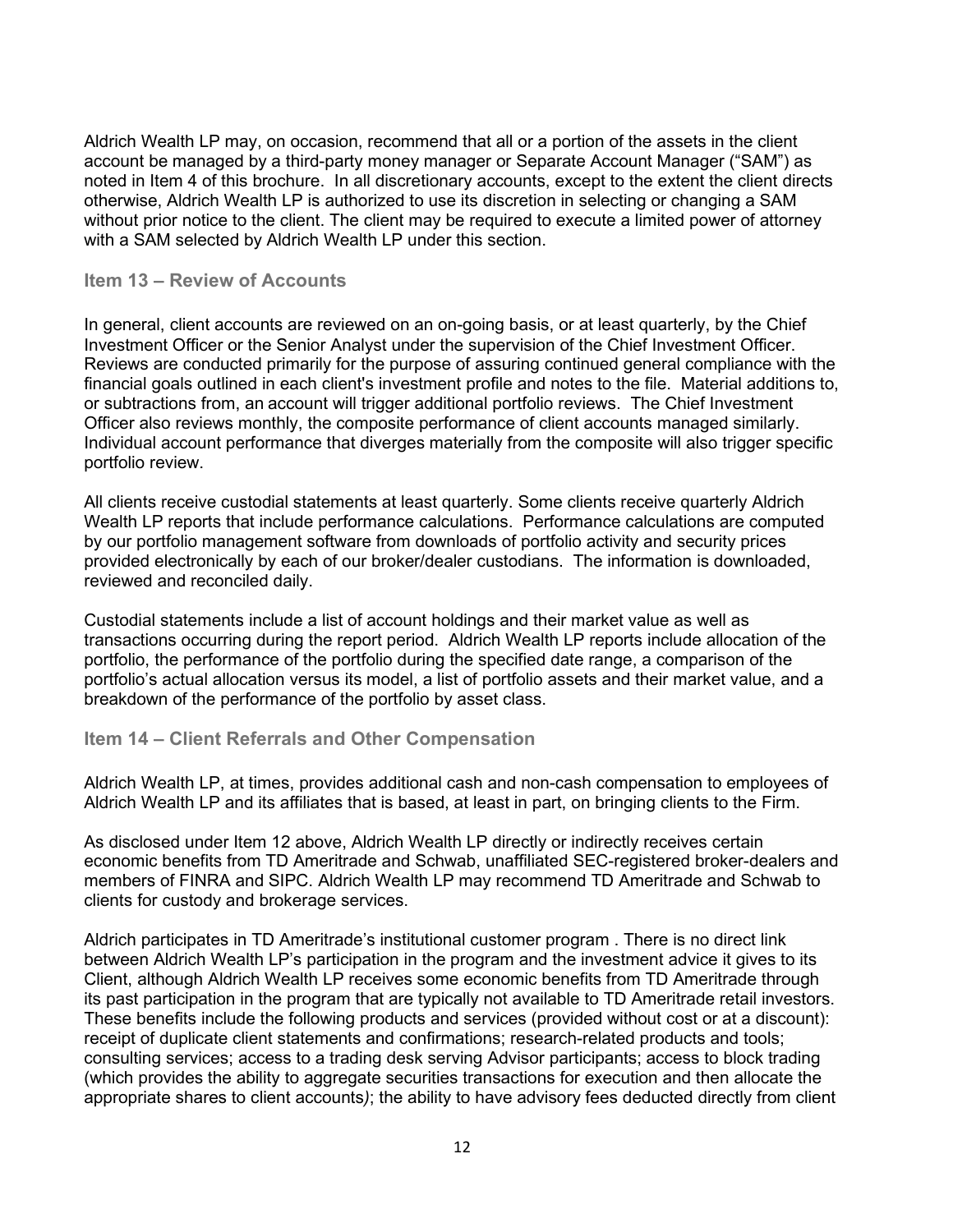accounts; access to an electronic communications network for client order entry and account information; access to mutual funds with no transaction fees and to certain institutional money managers; and discounts on compliance, marketing, research, technology, and practice management products or services provided to Aldrich Wealth LP by third-party vendors. TD Ameritrade may also have paid for business consulting and professional services received by Aldrich Wealth LP's related persons. These products or services may assist Aldrich Wealth LP in managing and administering client accounts, including accounts not maintained at TD Ameritrade.

Other services made available by TD Ameritrade are intended to help Aldrich Wealth LP manage and further develop its business enterprise. The benefits received by Aldrich Wealth LP or its personnel through participation in the program do not depend on the amount of brokerage transactions directed to the custodians. As part of its fiduciary duties to clients, Aldrich Wealth LP endeavors at all times to put the interests of its clients first. Clients should be aware, however, that the receipt of economic benefits by Aldrich Wealth LP or its related persons in and of itself creates a potential conflict of interest and may indirectly influence Aldrich Wealth LP's choice of custodian for custody and brokerage services.

Aldrich Wealth LP previously received client referrals from TD Ameritrade through its participation in TD Ameritrade AdvisorDirect, a program TD Ameritrade established as a means of referring its brokerage customers and other investors seeking fee-based personal investment management services or financial planning services to independent investment advisors. The AdvisorDirect program has been discontinued, however we continue to pay a residual referral fee for existing clients referred while the program was still active. TD Ameritrade does not supervise Aldrich Wealth LP and has no responsibility for Aldrich Wealth LP's management of client portfolios or Aldrich Wealth LP's other advice or services. Aldrich Wealth LP does not charge clients referred through AdvisorDirect any fees or costs higher than its standard fee schedule offered to its clients or otherwise pass Solicitation Fees paid to TD Ameritrade to its clients.

#### <span id="page-15-0"></span>**Item 15 – Custody**

Other than having the ability to deduct fees from client accounts, and the ability to disburse or transfer certain funds pursuant to Standing Letters of Authorization executed by Clients, Aldrich Wealth LP does not have custody of the assets in the account and shall have no liability to Clients for any loss or other harm to any property in the account, including from the insolvency of the custodian or any independent acts of the agents or employees of the custodian and whether or not the full amount of such loss is covered by the Securities Investor Protection Corporation ("SIPC") or any other insurance which may be carried by the custodian. Clients understand that SIPC provides only limited protection for the loss of property held by a broker-dealer.

Clients should receive at least quarterly, statements from the qualified custodian that holds and maintains the client's investment assets. Aldrich Wealth LP urges clients to carefully review such statements and compare them to any account statements that we may provide. Our statements may vary from custodial statements based on accounting procedures, reporting dates, or valuation methodologies of certain securities. If material discrepancies are noted, clients are encouraged to contact a representative of Aldrich Wealth LP.

#### <span id="page-15-1"></span>**Item 16 – Investment Discretion**

Aldrich Wealth LP usually receives discretionary authority from the client at the outset of an investment management relationship to select the identity and amount of securities to be bought or